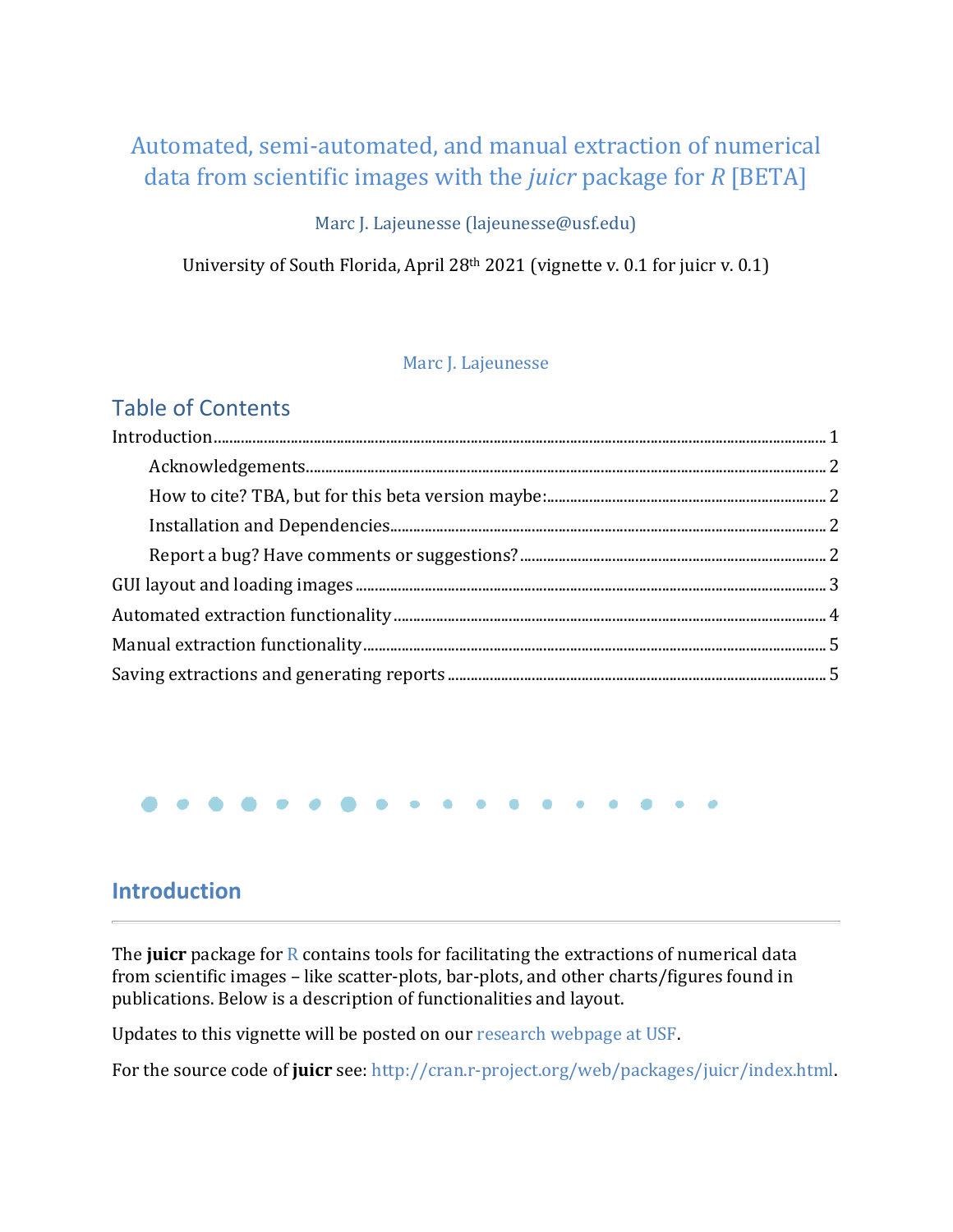### <span id="page-1-0"></span>**Acknowledgements**

I thank everyone who watched my *YouTube* course [Hard-boiled Synthesis](https://www.youtube.com/c/LajeunesseLab) and reached out to me about using **juicr** – you gave me the final push to complete this old project I started way back and abandoned in 2017!

### <span id="page-1-1"></span>**How to cite? TBA, but for this beta version maybe:**

Lajeunesse, M.J. (2021) Squeezing data from scientific images with the **juicr** package for *R*. R package, v. 0.1. [CRAN](http://cran.r-project.org/web/packages/juicr/index.html)

### <span id="page-1-2"></span>**Installation and Dependencies**

**juicr** has an external dependency that needs to be installed and loaded prior to use in R. This is the **EBImage** R package (Pau *et al.* 2010) available only from [Bioconductor](https://www.bioconductor.org/) repository.

To properly install **juicr**, use the following script in R:

```
# first load Bioconductor resources needed to install the EBImage package 
# and accept/download all of its dependencies
install.packages("BiocManager"); 
BiocManager::install("EBImage")
```
*# then load juicr* library(juicr)

Finally for Mac OS users, installation is sometimes not straighforward, as the GUI  $\exists$ uicr() requires the Tcl/Tk GUI toolkit to be installed. You can get this toolkit by making sure that the latest X11 application (xQuartz) is installed from here: [xquartz.macosforge.org.](http://xquartz.macosforge.org/landing/)

#### <span id="page-1-3"></span>**Report a bug? Have comments or suggestions?**

Please email me any bugs, comments, or suggestions and I'll try to include them in future releases: [lajeunesse@usf.edu.](mailto:lajeunesse@usf.edu) Also try to include **juicr** in the subject heading of your email. Finally, I'm open to almost anything, but expect a lag before I respond and/or new additions are added.

```
. . . .
```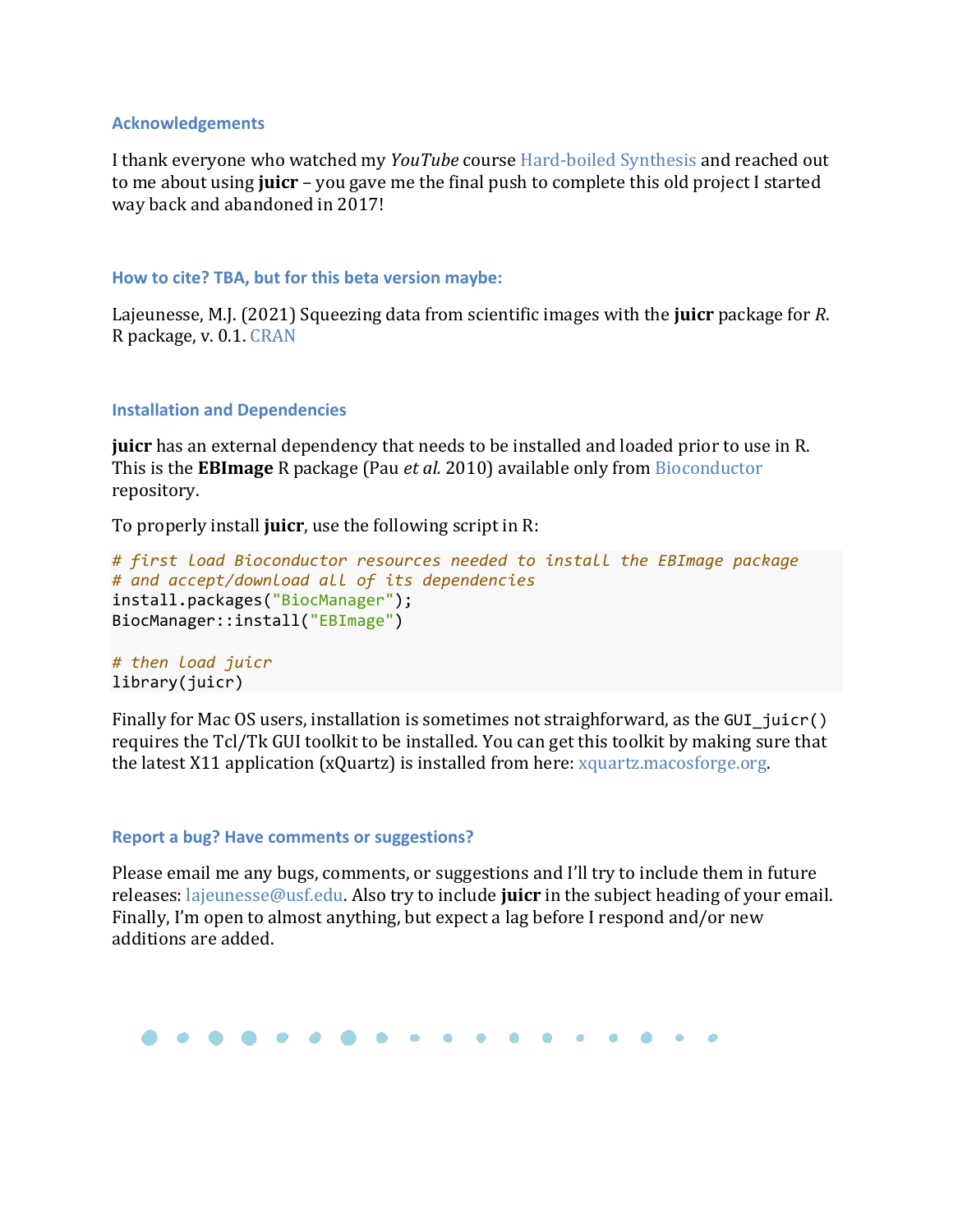# <span id="page-2-0"></span>**GUI layout and loading images**

When running **juicr** without a file specified, the layout is simple:



Images can be loaded into **juicr** using the *add new image(s)* button. Alternatively one or many images (as a vector of file name strings) can be included via console:

```
# then load juicr
library(juicr)
GUI_juicr("Kam_et_al_2003_Fig2.jpg")
# or many files
GUI_juicr(c("Kam_et_al_2003_Fig2.jpg", "Kortum_and_Acymyan_2013_Fig4.jpg"))
```
If an image is loaded, the main window will look like this:

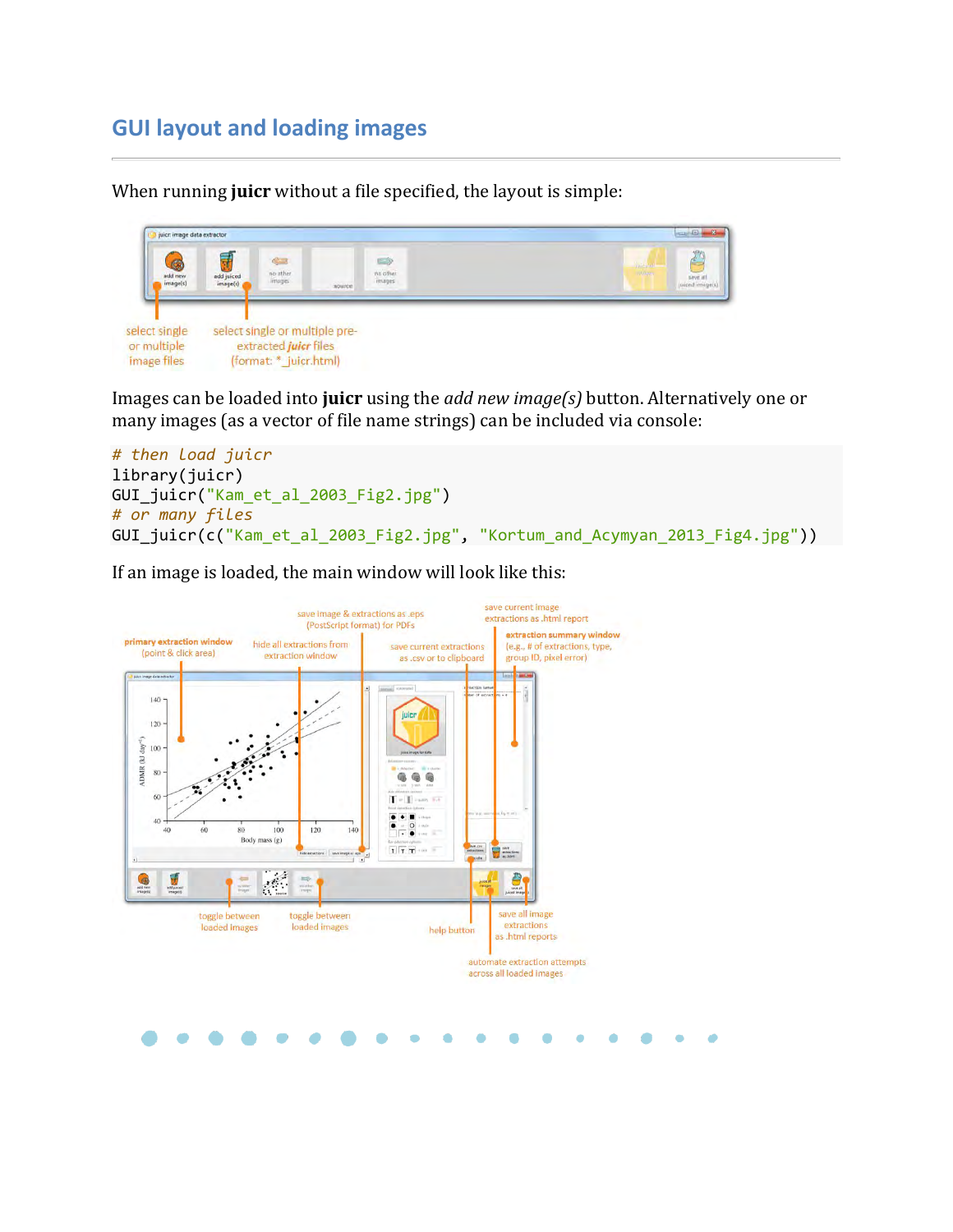# <span id="page-3-0"></span>**Automated extraction functionality**

The center section of **juicr** includes two options: *automated* or *manual* tools for extracting data. The automated tools include:



By pressing the large **juicr-hex** button, it will first determine automatically plot type (e.g., scatter or bar for now), and then begin attempts to extract data from the image. Successes of extractions, such as whether the y-axis was detected, will presented as an orange orange (detected), and failures as gray oranges (not-detected). Also included a suite of semiautomated tinkering options to help **juicr** detect the desired image objects.